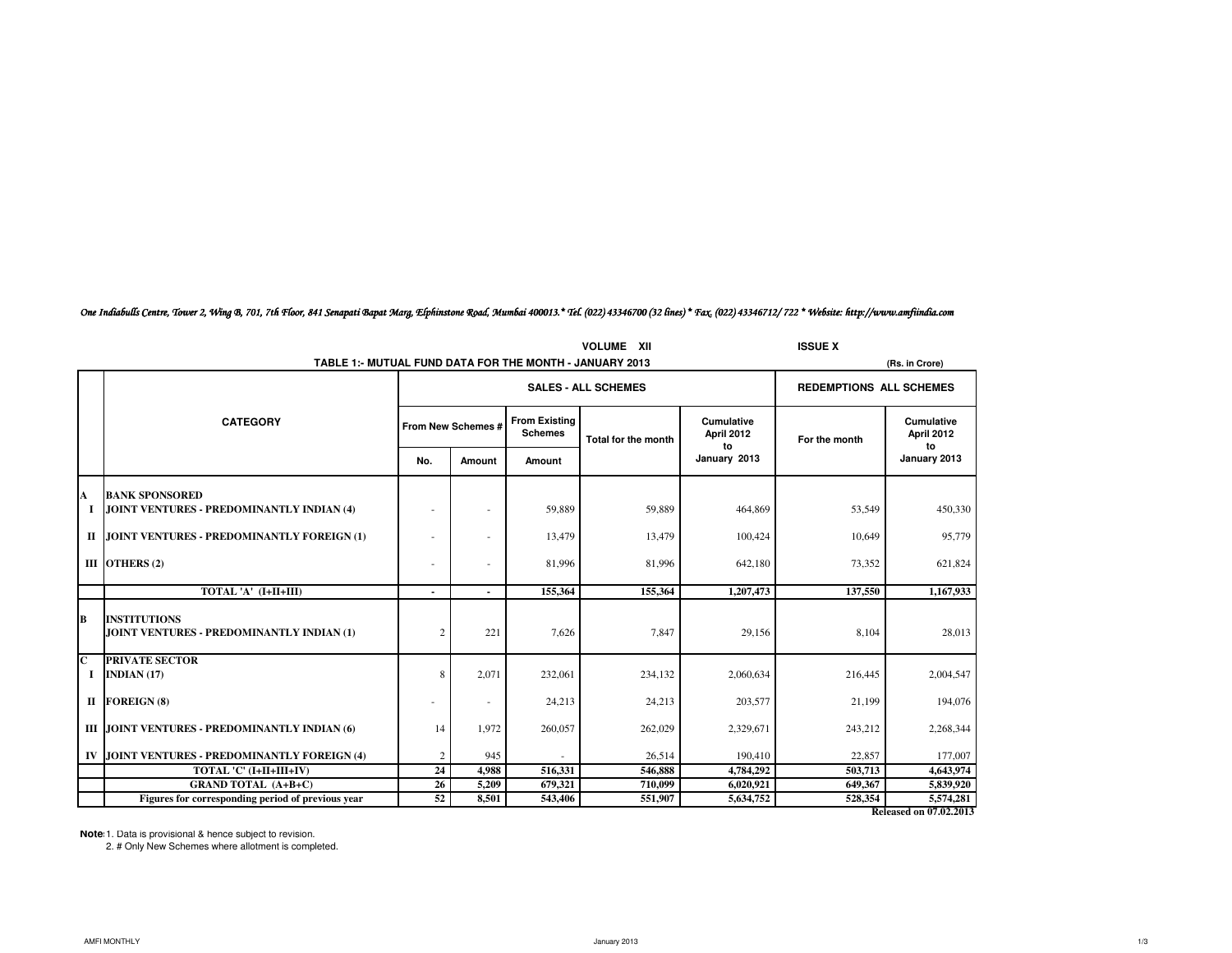## **TABLE 2:- SALES DURING THE MONTH OF JANUARY 2013 - TYPE AND CATEGORY WISE2.1 \*NEW SCHEMES LAUNCHED (ALLOTMENT COMPLETED)**

(Rs. in Crore)

|                                | Open End             |        | <b>Close End</b>     |                          | <b>Interval Fund</b> |        | <b>TOTAL</b>         |        |
|--------------------------------|----------------------|--------|----------------------|--------------------------|----------------------|--------|----------------------|--------|
|                                | <b>No.of Schemes</b> | Amount | <b>No.of Schemes</b> | Amount                   | <b>No.of Schemes</b> | Amount | <b>No.of Schemes</b> | Amount |
| <b>INCOME</b>                  | ۰.                   |        | 22                   | 3,609                    |                      | 1,498  | 25                   | 5,107  |
| <b>EQUITY</b>                  |                      |        |                      |                          |                      |        |                      |        |
| <b>BALANCED</b>                |                      |        |                      |                          |                      |        |                      |        |
| <b>LIQUID/MONEY MARKET</b>     |                      |        |                      |                          |                      |        |                      |        |
| <b>GILT</b>                    |                      | 102    |                      |                          |                      |        |                      | 102    |
| <b>IELSS - EQUITY</b>          |                      |        |                      | $\overline{\phantom{a}}$ |                      |        |                      |        |
| IGOLD ETF                      |                      |        |                      |                          |                      |        |                      |        |
| <b>OTHER ETFS</b>              |                      |        |                      |                          |                      |        |                      |        |
| <b>FUND OF FUNDS INVESTING</b> |                      |        |                      |                          | ۰                    |        |                      |        |
| <b>OVERSEAS</b>                |                      |        |                      |                          |                      |        |                      |        |
| <b>TOTAL</b>                   |                      | 102    | 22                   | 3,609                    |                      | 1,498  | 26                   | 5,209  |

| <b>OPEN END GILT:</b><br>Indiabulls Gilt Fund<br>Months), L&T FMP - VII (January 507D A), Reliance Fixed Horizon Fund - XXII - Series 36, 37, 38 and 39, Sundaram Fixed Term Plan - DC | *NEW SCHEMES LAUNCHED :    |                                                                                                                                                                                                                                                                                                                                                                                                                                                                                                                                                                                                                                                                     |
|----------------------------------------------------------------------------------------------------------------------------------------------------------------------------------------|----------------------------|---------------------------------------------------------------------------------------------------------------------------------------------------------------------------------------------------------------------------------------------------------------------------------------------------------------------------------------------------------------------------------------------------------------------------------------------------------------------------------------------------------------------------------------------------------------------------------------------------------------------------------------------------------------------|
|                                                                                                                                                                                        |                            |                                                                                                                                                                                                                                                                                                                                                                                                                                                                                                                                                                                                                                                                     |
|                                                                                                                                                                                        | <b>ICLOSE END INCOME :</b> | Birla Sun Life Fixed Term Plan Series GF and GI, DSP BlackRock FTP - Series 13 - 15M, DSP BlackRock Dual Advantage Fund - Series 11 - 36M, HDFC FMP 1919D<br>January 2013 (1) Plans Series 24, HDFC FMP 371D December 2012 (1) - Plans Series 23, HDFC FMP 462D January 2013 (1) - Plans Series 24, HDFC FMP 372D<br>January 2013 (2) - Plans Series 23, ICICI Prudential Capital Protection Oriented Fund III - Plan D - 36 Months Plan, ICICI Prudential Fixed Maturity Plan - Series 65 - 366<br>Days Plan I and 505 Days Plan J, IDFC FTP - Series 7, JPMorgan India FMP Series 12 and Series 13, LIC Nomura MF FMP Series 56 - (18 Months) and Series 57 - (24 |
|                                                                                                                                                                                        | <b>INTERVAL INCOME:</b>    | Birla Sun Life Interval Income Fund - Annual Plan 1, IDFC YS Interval Fund Series 1 and Reliance Yearly Interval Fund - Series 1                                                                                                                                                                                                                                                                                                                                                                                                                                                                                                                                    |

# **2.2 EXISTING SCHEMES**

|                                | Open End             |         | <b>Close End</b>     |        | <b>Interval Fund</b> |        | <b>TOTAL</b>         |         |
|--------------------------------|----------------------|---------|----------------------|--------|----------------------|--------|----------------------|---------|
|                                | <b>No.of Schemes</b> | Amount  | <b>No.of Schemes</b> | Amount | <b>No.of Schemes</b> | Amount | <b>No.of Schemes</b> | Amount  |
| <b>INCOME</b>                  | 234                  | 85,064  | 395                  | 86     | 32                   | 37     | 661                  | 85,187  |
| <b>EQUITY</b>                  | 294                  | 5.222   |                      |        |                      |        | 294                  | 5,222   |
| <b>BALANCED</b>                | 31                   | 619     |                      |        |                      |        | 32                   | 619     |
| <b>ILIQUID/MONEY MARKET</b>    | 55                   | 610,826 |                      |        |                      |        | 55                   | 610,826 |
| <b>GILT</b>                    | 40                   | 2.192   |                      |        |                      |        | 40                   | 2,192   |
| <b>ELSS - EQUITY</b>           | 36                   | 377     | 13                   |        |                      |        | 49                   | 377     |
| <b>GOLD ETF</b>                | ۱4                   | 137     |                      |        |                      |        | 14                   | 137     |
| <b>OTHER ETFS</b>              | 20                   | 266     |                      |        |                      |        | <b>20</b>            | 266     |
| <b>FUND OF FUNDS INVESTING</b> |                      |         |                      |        |                      |        | 21                   | 64      |
| <b>OVERSEAS</b>                | 21                   | 64      |                      |        |                      | ۰      |                      |         |
| <b>TOTAL</b>                   | 745                  | 704,767 | 409                  | 86     | 32                   | 37     | 1186                 | 704,890 |

Notes:The change in number of existing schemes is because of the maturity and reclassification of some of the existing schemes.

^ Amount mobilised by new plans launched under existing scheme.

# **2.3 TOTAL OF ALL SCHEMES**

|                                                   | Open End             |         | <b>Close End</b>     |                          | <b>Interval Fund</b> |        | <b>TOTAL</b>         |         |
|---------------------------------------------------|----------------------|---------|----------------------|--------------------------|----------------------|--------|----------------------|---------|
|                                                   | <b>No.of Schemes</b> | Amount  | <b>No.of Schemes</b> | Amount                   | <b>No.of Schemes</b> | Amount | <b>No.of Schemes</b> | Amount  |
| <b>INCOME</b>                                     | 234                  | 85,064  | 417                  | 3,695                    | 35                   | 1,535  | 686                  | 90.294  |
| <b>EQUITY</b>                                     | 294                  | 5,222   |                      | $\overline{\phantom{a}}$ | -                    |        | 294                  | 5,222   |
| <b>BALANCED</b>                                   | 31                   | 619     |                      | $\overline{\phantom{a}}$ |                      |        | 32                   | 619     |
| <b>LIQUID/MONEY MARKET</b>                        | 55                   | 610,826 |                      | $\overline{\phantom{a}}$ | -                    |        | 55                   | 610,826 |
| GILT                                              |                      | 2,294   |                      | $\overline{\phantom{a}}$ |                      |        | -41                  | 2,294   |
| <b>ELSS - EQUITY</b>                              | 36                   | 377     | 13                   | $\overline{\phantom{a}}$ | -                    |        | 49                   | 377     |
| <b>GOLD ETF</b>                                   | 14                   | 137     |                      | $\overline{\phantom{a}}$ | -                    | -      | 14                   | 137     |
| <b>OTHER ETFS</b>                                 | 20                   | 266     |                      | $\overline{\phantom{a}}$ | -                    |        | 20                   | 266     |
| <b>FUND OF FUNDS INVESTING</b><br><b>OVERSEAS</b> | 21                   | 64      |                      | $\overline{\phantom{a}}$ | -                    | -      | 21                   | 64      |
| <b>TOTAL</b>                                      | 746                  | 704,869 | 431                  | 3,695                    | 35                   | 1,535  | 1,212                | 710,099 |